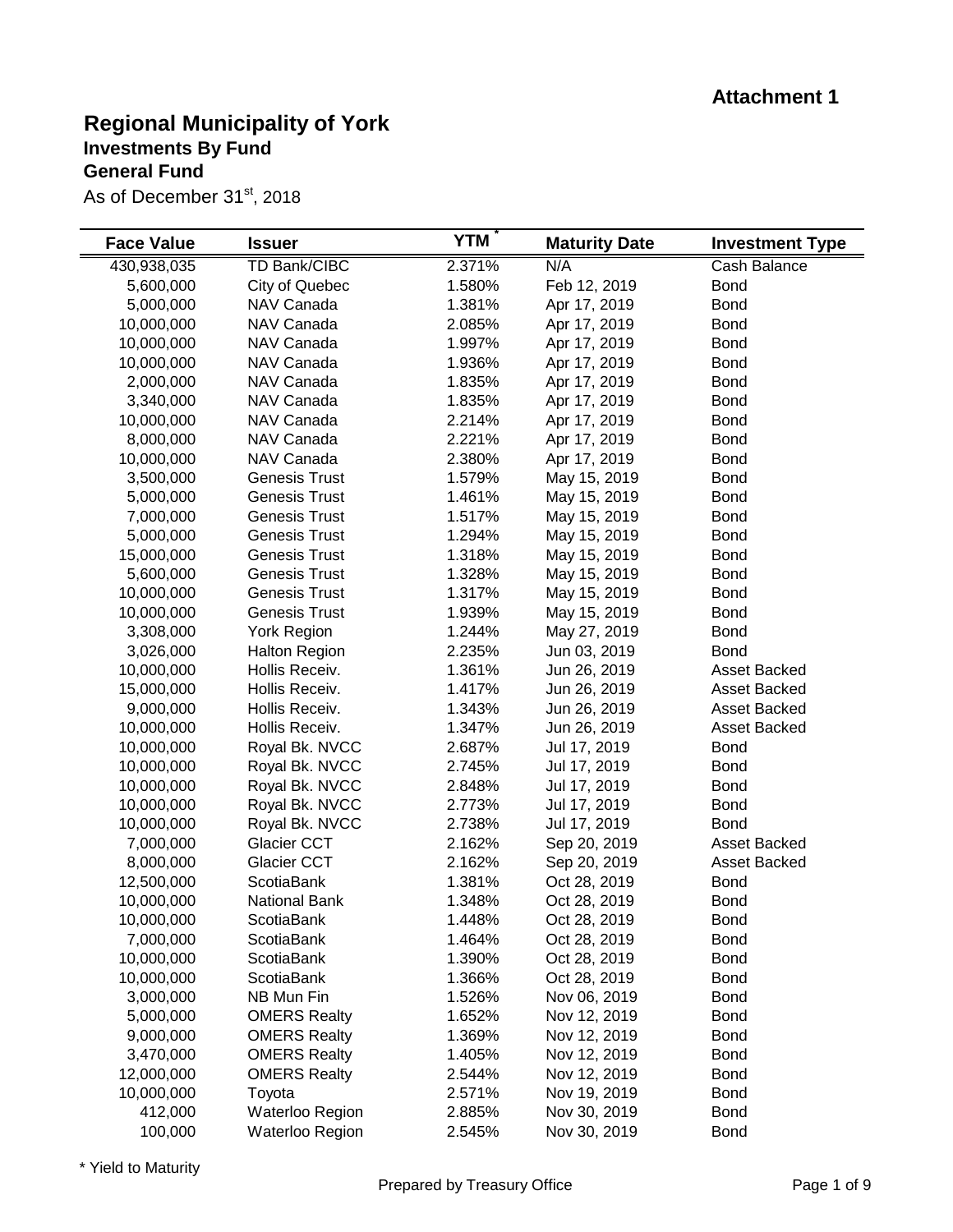| <b>Face Value</b> | <b>Issuer</b>        | <b>YTM</b> | <b>Maturity Date</b> | <b>Investment Type</b> |
|-------------------|----------------------|------------|----------------------|------------------------|
| 3,124,000         | Waterloo Region      | 1.334%     | Dec 01, 2019         | <b>Bond</b>            |
| 5,000,000         | Royal Bank           | 1.451%     | Dec 09, 2019         | <b>Bond</b>            |
| 25,000,000        | Royal Bank           | 1.508%     | Dec 09, 2019         | <b>Bond</b>            |
| 5,000,000         | Royal Bank           | 1.508%     | Dec 09, 2019         | <b>Bond</b>            |
| 10,000,000        | Royal Bank           | 1.480%     | Dec 09, 2019         | <b>Bond</b>            |
| 15,000,000        | Royal Bank           | 1.452%     | Dec 09, 2019         | <b>Bond</b>            |
| 10,000,000        | Royal Bank           | 1.344%     | Dec 09, 2019         | <b>Bond</b>            |
| 200,000           | Durham Region        | 2.882%     | Dec 23, 2019         | <b>Bond</b>            |
| 6,000,000         | <b>ScotiaBank</b>    | 1.469%     | Jan 13, 2020         | <b>Bond</b>            |
| 15,000,000        | ScotiaBank           | 1.463%     | Jan 13, 2020         | <b>Bond</b>            |
| 10,000,000        | ScotiaBank           | 1.402%     | Jan 13, 2020         | <b>Bond</b>            |
| 10,000,000        | ScotiaBank           | 2.429%     | Jan 13, 2020         | <b>Bond</b>            |
| 10,000,000        | ScotiaBank           | 2.402%     | Jan 13, 2020         | <b>Bond</b>            |
| 10,000,000        | ScotiaBank           | 2.363%     | Jan 13, 2020         | <b>Bond</b>            |
| 5,000,000         | <b>CIBC</b>          | 1.440%     | Jan 20, 2020         | <b>Bond</b>            |
| 10,000,000        | <b>CIBC</b>          | 1.443%     | Jan 20, 2020         | <b>Bond</b>            |
| 20,000,000        | <b>CIBC</b>          | 1.429%     | Jan 20, 2020         | <b>Bond</b>            |
| 10,000,000        | <b>CIBC</b>          | 2.473%     | Jan 20, 2020         | <b>Bond</b>            |
| 10,000,000        | Hollis Receiv.       | 1.616%     | Feb 26, 2020         | <b>Bond</b>            |
| 3,400,000         | Hollis Receiv.       | 1.575%     | Feb 26, 2020         | <b>Bond</b>            |
| 10,000,000        | Hollis Receiv.       | 1.449%     | Feb 26, 2020         | <b>Bond</b>            |
| 2,300,000         | Hollis Receiv.       | 1.402%     | Feb 26, 2020         | <b>Bond</b>            |
| 5,000,000         | Hollis Receiv.       | 2.426%     | Feb 26, 2020         | <b>Bond</b>            |
| 5,000,000         | Caisse Centrale      | 2.363%     | Mar 02, 2020         | <b>Bond</b>            |
| 10,000,000        | <b>National Bank</b> | 2.415%     | Mar 03, 2020         | <b>Bond</b>            |
| 20,000,000        | <b>Cdn CC Trust</b>  | 1.428%     | Mar 24, 2020         | Asset Backed           |
| 5,000,000         | Cdn CC Trust         | 2.461%     | Mar 24, 2020         | Asset Backed           |
| 10,000,000        | <b>Cdn CC Trust</b>  | 2.400%     | Mar 24, 2020         | <b>Asset Backed</b>    |
| 1,147,000         | Waterloo Region      | 2.687%     | Apr 04, 2020         | <b>Bond</b>            |
| 8,000,000         | <b>Genesis Trust</b> | 1.536%     | Apr 15, 2020         | <b>Bond</b>            |
| 10,000,000        | <b>Genesis Trust</b> | 1.411%     | Apr 15, 2020         | <b>Bond</b>            |
| 10,000,000        | <b>Genesis Trust</b> | 1.387%     | Apr 15, 2020         | <b>Bond</b>            |
| 10,000,000        | <b>Genesis Trust</b> | 1.418%     | Apr 15, 2020         | <b>Bond</b>            |
| 5,000,000         | <b>Genesis Trust</b> | 2.410%     | Apr 15, 2020         | <b>Bond</b>            |
| 10,000,000        | <b>Genesis Trust</b> | 2.651%     | Apr 15, 2020         | <b>Bond</b>            |
| 10,000,000        | <b>Genesis Trust</b> | 2.673%     | Apr 15, 2020         | <b>Bond</b>            |
| 1,500,000         | NB Mun Fin           | 2.144%     | May 15, 2020         | <b>Bond</b>            |
| 4,300,000         | NB Mun Fin           | 2.144%     | Jun 02, 2020         | <b>Bond</b>            |
| 10,000,000        | <b>BMO</b>           | 2.440%     | Jun 04, 2020         | <b>Bond</b>            |
| 5,000,000         | Royal Bk. NVCC       | 2.849%     | Jun 04, 2020         | <b>Bond</b>            |
| 1,000,000         | Peel Region          | 2.812%     | Jun 20, 2020         | <b>Bond</b>            |
| 10,000,000        | <b>TD Bank</b>       | 2.467%     | Jun 24, 2020         | <b>Bond</b>            |
| 5,000,000         | <b>TD Bank NVCC</b>  | 2.863%     | Jun 24, 2020         | <b>Bond</b>            |
| 10,000,000        | <b>TD Bank NVCC</b>  | 2.986%     | Jun 24, 2020         | <b>Bond</b>            |
| 10,000,000        | <b>TD Bank NVCC</b>  | 2.985%     | Jun 24, 2020         | <b>Bond</b>            |
| 10,000,000        | <b>TD Bank NVCC</b>  | 3.126%     | Jun 24, 2020         | <b>Bond</b>            |
| 10,000,000        | <b>TD Bank NVCC</b>  | 3.026%     | Jun 24, 2020         | <b>Bond</b>            |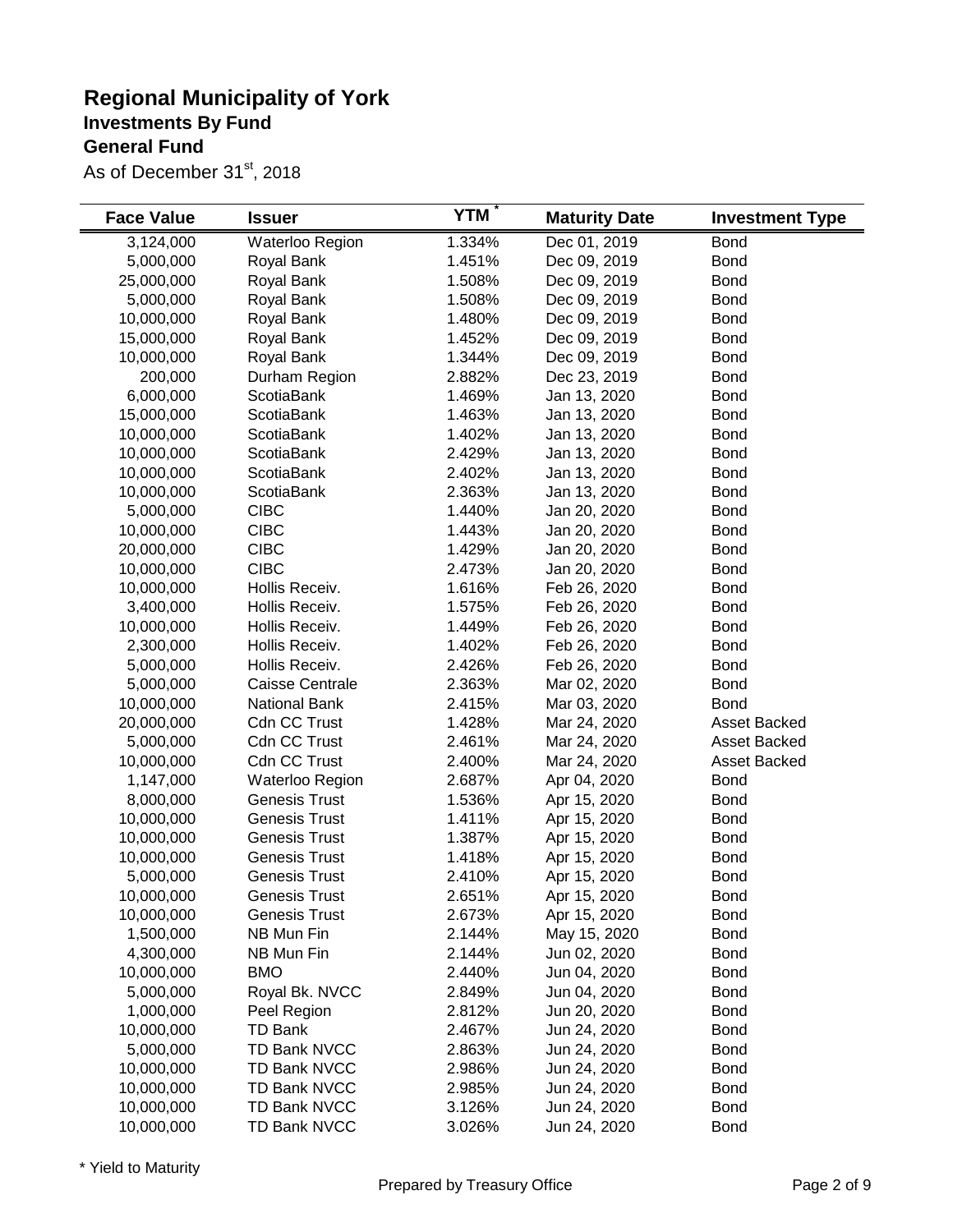| <b>Face Value</b> | <b>Issuer</b>       | <b>YTM</b> | <b>Maturity Date</b> | <b>Investment Type</b> |
|-------------------|---------------------|------------|----------------------|------------------------|
| 3,500,000         | York Region         | 1.560%     | Jun 30, 2020         | <b>Bond</b>            |
| 5,640,000         | Niagara Region      | 1.490%     | Jul 06, 2020         | <b>Bond</b>            |
| 5,000,000         | <b>DEERE</b>        | 2.485%     | Jul 13, 2020         | <b>Bond</b>            |
| 5,000,000         | <b>DEERE</b>        | 2.590%     | Jul 13, 2020         | <b>Bond</b>            |
| 2,500,000         | <b>DEERE</b>        | 2.591%     | Jul 13, 2020         | <b>Bond</b>            |
| 10,000,000        | <b>CIBC</b>         | 1.434%     | Jul 14, 2020         | <b>Bond</b>            |
| 2,100,000         | <b>OMERS Realty</b> | 1.600%     | Jul 24, 2020         | <b>Bond</b>            |
| 4,929,000         | <b>OMERS Realty</b> | 1.573%     | Jul 24, 2020         | <b>Bond</b>            |
| 9,000,000         | <b>OMERS Realty</b> | 2.412%     | Jul 24, 2020         | <b>Bond</b>            |
| 5,000,000         | <b>OMERS Realty</b> | 2.572%     | Jul 24, 2020         | <b>Bond</b>            |
| 10,000,000        | <b>OMERS Realty</b> | 2.644%     | Jul 24, 2020         | <b>Bond</b>            |
| 10,000,000        | <b>OMERS Realty</b> | 2.682%     | Jul 24, 2020         | <b>Bond</b>            |
| 12,000,000        | Prov of Manit       | 1.616%     | Sep 05, 2020         | Coupon                 |
| 10,000,000        | <b>ScotiaBank</b>   | 1.491%     | Sep 09, 2020         | <b>Bond</b>            |
| 10,000,000        | Eagle CCT           | 2.541%     | Sep 17, 2020         | Asset Backed           |
| 2,000,000         | Eagle CCT           | 2.771%     | Sep 17, 2020         | Asset Backed           |
| 4,365,000         | Glacier CCT         | 1.539%     | Sep 20, 2020         | Asset Backed           |
| 7,500,000         | Glacier CCT         | 1.653%     | Sep 20, 2020         | Asset Backed           |
| 10,000,000        | Glacier CCT         | 1.605%     | Sep 20, 2020         | Asset Backed           |
| 5,000,000         | Glacier CCT         | 2.581%     | Sep 20, 2020         | Asset Backed           |
| 10,000,000        | <b>BMO</b>          | 1.534%     | Oct 06, 2020         | <b>Bond</b>            |
| 20,000,000        | <b>BMO</b>          | 1.521%     | Oct 06, 2020         | <b>Bond</b>            |
| 10,000,000        | <b>BMO</b>          | 2.546%     | Oct 06, 2020         | <b>Bond</b>            |
| 1,055,000         | Durham Region       | 2.108%     | Oct 13, 2020         | <b>Bond</b>            |
| 5,000,000         | <b>Cdn CC Trust</b> | 2.569%     | Oct 15, 2020         | Asset Backed           |
| 2,500,000         | Cdn CC Trust        | 2.748%     | Oct 15, 2020         | Asset Backed           |
| 5,000,000         | <b>FORTFD</b>       | 2.539%     | Oct 23, 2020         | Asset Backed           |
| 541,000           | Waterloo Region     | 2.756%     | Nov 21, 2020         | <b>Bond</b>            |
| 2,160,000         | Waterloo Region     | 1.706%     | Nov 21, 2020         | <b>Bond</b>            |
| 4,700,000         | Ontario Hydro       | 1.540%     | Nov 26, 2020         | Coupon                 |
| 272,000           | Waterloo Region     | 3.158%     | Dec 01, 2020         | <b>Bond</b>            |
| 3,424,000         | Prov of Ont         | 1.477%     | Dec 02, 2020         | Coupon                 |
| 2,500,000         | <b>BMO NVCC</b>     | 3.070%     | Dec 08, 2020         | <b>Bond</b>            |
| 2,500,000         | ScotiaBank NVCC     | 3.067%     | Dec 08, 2020         | <b>Bond</b>            |
| 10,000,000        | <b>BMO NVCC</b>     | 3.072%     | Dec 08, 2020         | <b>Bond</b>            |
| 12,797,000        | Prov of B.C.        | 1.274%     | Dec 18, 2020         | Coupon                 |
| 1,746,000         | Prov of B.C.        | 1.600%     | Dec 18, 2020         | Coupon                 |
| 2,500,000         | CIBC NVCC           | 3.132%     | Jan 26, 2021         | <b>Bond</b>            |
| 3,466,000         | Prov of B.C.        | 1.363%     | Feb 23, 2021         | Coupon                 |
| 10,000,000        | Toyota              | 3.081%     | Feb 25, 2021         | <b>Bond</b>            |
| 20,000,000        | Prov of Manit       | 1.378%     | Mar 05, 2021         | Coupon                 |
| 5,000,000         | <b>BMO</b>          | 1.580%     | Mar 31, 2021         | <b>Bond</b>            |
| 10,000,000        | <b>BMO</b>          | 2.543%     | Mar 31, 2021         | <b>Bond</b>            |
| 10,000,000        | <b>BMO</b>          | 2.902%     | Mar 31, 2021         | <b>Bond</b>            |
| 1,178,000         | Waterloo Region     | 2.970%     | Apr 04, 2021         | <b>Bond</b>            |
| 8,000,000         | <b>BMO</b>          | 2.111%     | Apr 23, 2021         | <b>Bond</b>            |
| 10,000,000        | <b>BMO</b>          | 2.765%     | Apr 23, 2021         | <b>Bond</b>            |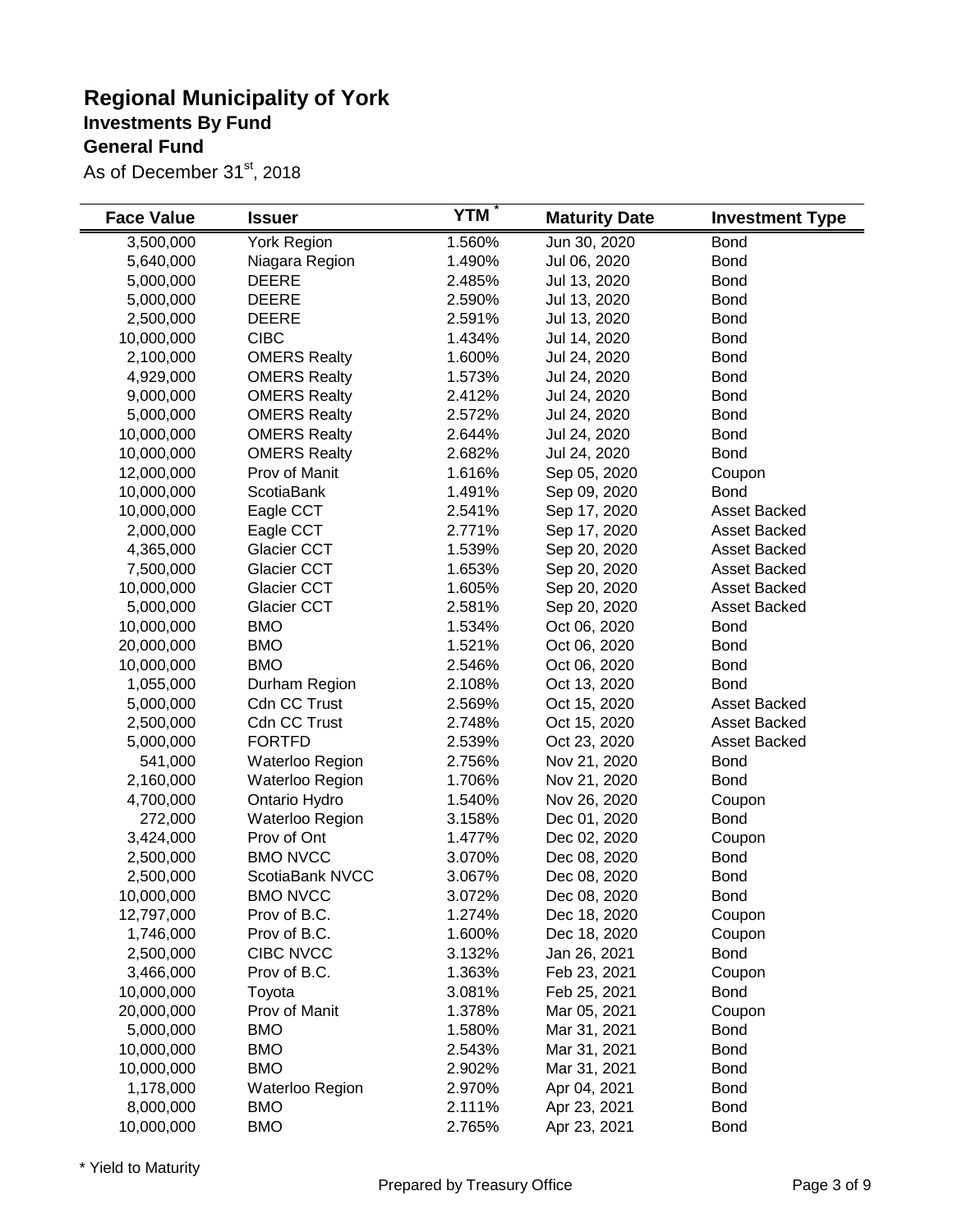| <b>Face Value</b> | <b>Issuer</b>                | <b>YTM</b> | <b>Maturity Date</b>         | <b>Investment Type</b> |
|-------------------|------------------------------|------------|------------------------------|------------------------|
| 2,500,000         | <b>BMO NVCC</b>              | 3.164%     | Jun 01, 2021                 | <b>Bond</b>            |
| 5,000,000         | ScotiaBank                   | 2.635%     | Jun 04, 2021                 | <b>Bond</b>            |
| 10,000,000        | ScotiaBank                   | 2.685%     | Jun 04, 2021                 | <b>Bond</b>            |
| 3,000,000         | TD Bank CVRD                 | 1.584%     | Jun 08, 2021                 | <b>Bond</b>            |
| 2,500,000         | TD Bank CVRD                 | 2.455%     | Jun 08, 2021                 | <b>Bond</b>            |
| 10,000,000        | <b>CIBC</b>                  | 1.609%     | Jul 12, 2021                 | <b>Bond</b>            |
| 10,000,000        | <b>CIBC</b>                  | 2.598%     | Jul 12, 2021                 | <b>Bond</b>            |
| 10,000,000        | <b>CIBC</b>                  | 2.971%     | Jul 12, 2021                 | <b>Bond</b>            |
| 15,000,000        | Royal Bank                   | 1.640%     | Jul 15, 2021                 | <b>Bond</b>            |
| 2,173,000         | Guelph                       | 1.544%     | Jul 21, 2021                 | <b>Bond</b>            |
| 10,000,000        | <b>FORTFD</b>                | 1.670%     | Jul 23, 2021                 | <b>Asset Backed</b>    |
| 5,000,000         | <b>FORTFD</b>                | 3.004%     | Jul 23, 2021                 | <b>Asset Backed</b>    |
| 5,000,000         | <b>FORTFD</b>                | 3.017%     | Jul 23, 2021                 | Asset Backed           |
| 10,000,000        | <b>FORTFD</b>                | 2.809%     | Jul 23, 2021                 | Asset Backed           |
| 5,000,000         | <b>FORTFD</b>                | 2.778%     | Jul 23, 2021                 | Asset Backed           |
| 4,000,000         | <b>National Bank</b>         | 1.809%     | Jul 26, 2021                 | <b>Bond</b>            |
| 10,000,000        | <b>National Bank</b>         | 2.698%     | Jul 26, 2021                 | <b>Bond</b>            |
| 1,630,000         | Niagara Region               | 2.793%     | Jul 31, 2021                 | <b>Bond</b>            |
| 4,200,000         | <b>Hydro Quebec</b>          | 1.810%     | Aug 26, 2021                 | Coupon                 |
| 6,000,000         | Royal Bank                   | 1.583%     | Sep 13, 2021                 | <b>Bond</b>            |
| 5,000,000         | Royal Bank                   | 2.665%     | Sep 13, 2021                 | <b>Bond</b>            |
| 10,000,000        | Royal Bank                   | 2.658%     | Sep 13, 2021                 | <b>Bond</b>            |
| 4,500,000         | <b>CIBC</b>                  | 2.901%     | Sep 14, 2021                 | <b>Bond</b>            |
| 10,000,000        | <b>CIBC</b>                  | 2.891%     | Sep 14, 2021                 | <b>Bond</b>            |
| 10,000,000        | <b>CIBC</b>                  | 2.807%     | Sep 14, 2021                 | <b>Bond</b>            |
| 8,377,000         | Prov of Quebec               | 1.786%     | Sep 21, 2021                 | Coupon                 |
| 10,000,000        | Ontario Hydro                | 1.647%     | Oct 15, 2021                 | Residual               |
| 3,922,000         | Durham Region                | 1.745%     | Oct 16, 2021                 | <b>Bond</b>            |
| 5,000,000         | <b>BMO</b>                   | 1.611%     | Oct 28, 2021                 | <b>Bond</b>            |
| 10,000,000        | <b>BMO</b>                   | 2.671%     | Oct 28, 2021                 | <b>Bond</b>            |
| 1,000,000         | Waterloo Region              | 1.863%     | Nov 26, 2021                 | <b>Bond</b>            |
| 20,000,000        | Prov of Ont                  | 1.730%     | Dec 02, 2021                 | Coupon                 |
| 4,000,000         | ScotiaBank                   | 1.906%     | Dec 02, 2021                 | <b>Bond</b>            |
| 10,000,000        | <b>ScotiaBank</b>            | 3.039%     | Dec 02, 2021                 | <b>Bond</b>            |
| 10,000,000        | <b>ScotiaBank</b>            | 2.813%     | Dec 02, 2021                 | <b>Bond</b>            |
| 4,549,000         | City of Quebec               | 2.051%     |                              | <b>Bond</b>            |
| 10,000,000        | <b>TD Bank</b>               | 3.004%     | Dec 14, 2021<br>Dec 22, 2021 | <b>Bond</b>            |
|                   |                              | 2.149%     |                              | Residual               |
| 10,000,000        | Prov of Sask<br>Prov of B.C. | 1.905%     | Feb 04, 2022                 |                        |
| 5,100,000         |                              |            | Feb 23, 2022                 | Residual               |
| 5,505,000         | Prov of B.C.<br>Prov of B.C. | 1.925%     | Feb 23, 2022                 | Coupon                 |
| 2,982,000         |                              | 1.439%     | Feb 23, 2022                 | Coupon                 |
| 1,790,000         | Prov of B.C.                 | 2.004%     | Feb 23, 2022                 | Residual               |
| 4,300,000         | Nfld Lab Hydro               | 1.885%     | Feb 27, 2022                 | Coupon                 |
| 1,487,000         | Prov of B.C.                 | 2.234%     | Mar 08, 2022                 | Coupon                 |
| 2,752,000         | London                       | 2.535%     | Mar 13, 2022                 | <b>Bond</b>            |
| 10,000,000        | <b>CIBC</b>                  | 1.758%     | Mar 21, 2022                 | <b>Bond</b>            |
| 10,000,000        | <b>CIBC</b>                  | 2.949%     | Mar 21, 2022                 | <b>Bond</b>            |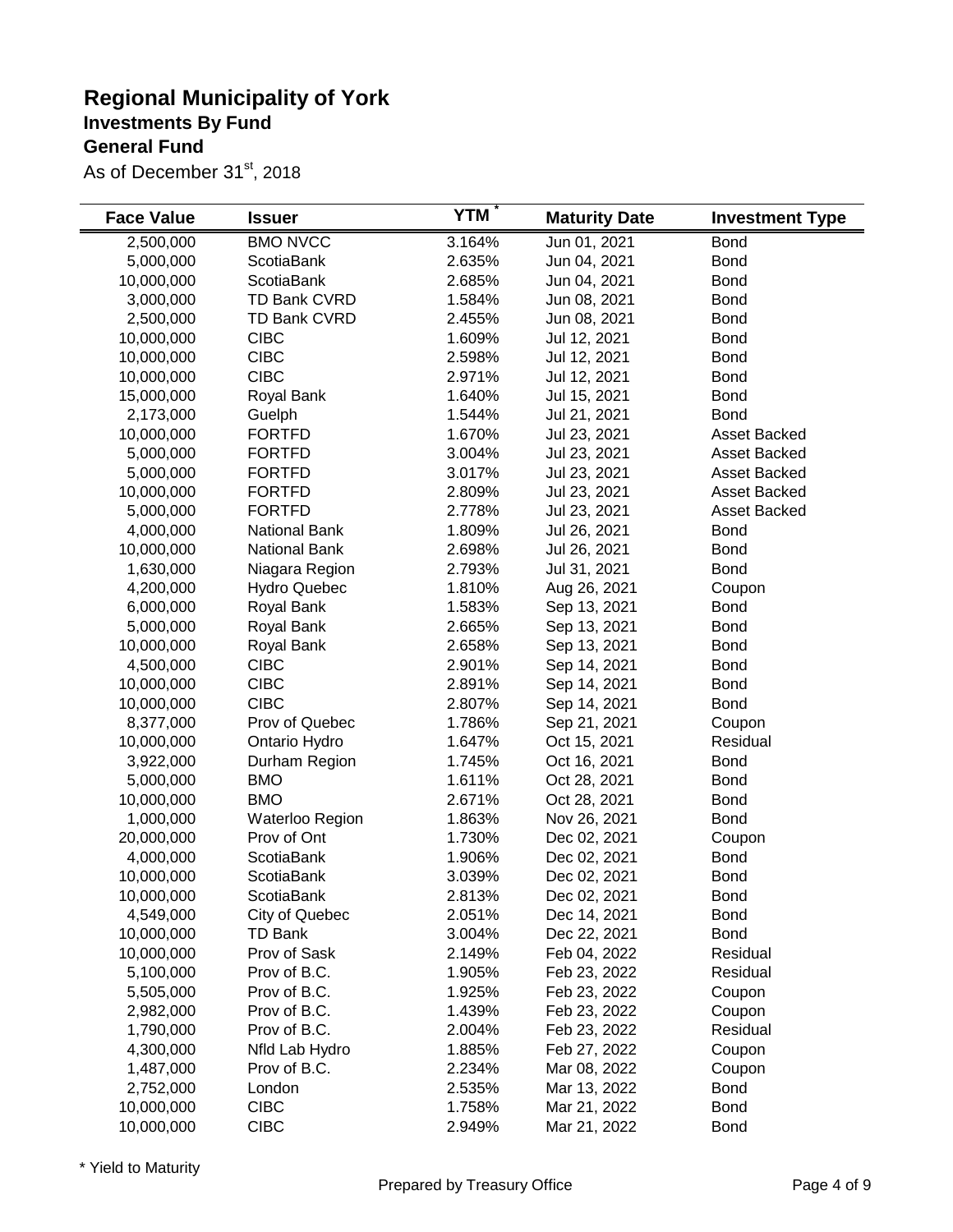| <b>Face Value</b> | <b>Issuer</b>        | <b>YTM</b> | <b>Maturity Date</b> | <b>Investment Type</b> |
|-------------------|----------------------|------------|----------------------|------------------------|
| 10,000,000        | <b>CIBC</b>          | 2.949%     | Mar 21, 2022         | <b>Bond</b>            |
| 3,000,000         | <b>TD Bank</b>       | 1.994%     | Mar 23, 2022         | <b>Bond</b>            |
| 3,796,000         | Peel Region          | 2.530%     | Mar 27, 2022         | <b>Bond</b>            |
| 10,000,000        | Prov of Quebec       | 1.912%     | Mar 30, 2022         | Coupon                 |
| 5,000,000         | <b>Halton Region</b> | 1.971%     | Apr 22, 2022         | <b>Bond</b>            |
| 9,000,000         | <b>ScotiaBank</b>    | 1.838%     | Apr 27, 2022         | <b>Bond</b>            |
| 6,300,000         | <b>OMERS Realty</b>  | 2.280%     | May 09, 2022         | <b>Bond</b>            |
| 1,250,000         | Prov of B.C.         | 1.589%     | Jun 09, 2022         | Residual               |
| 20,000,000        | Prov of B.C.         | 1.967%     | Jun 09, 2022         | Residual               |
| 5,000,000         | <b>National Bank</b> | 1.957%     | Jun 30, 2022         | <b>Bond</b>            |
| 5,000,000         | <b>National Bank</b> | 1.833%     | Jun 30, 2022         | <b>Bond</b>            |
| 3,000,000         | <b>National Bank</b> | 2.682%     | Jun 30, 2022         | <b>Bond</b>            |
| 4,000,000         | Niagara Region       | 2.330%     | Jul 09, 2022         | <b>Bond</b>            |
| 5,000,000         | <b>BMO</b>           | 2.271%     | Jul 11, 2022         | <b>Bond</b>            |
| 5,000,000         | <b>CIBC</b>          | 2.301%     | Jul 11, 2022         | <b>Bond</b>            |
| 10,000,000        | <b>CIBC</b>          | 2.838%     | Jul 11, 2022         | <b>Bond</b>            |
| 10,000,000        | <b>BMO</b>           | 2.856%     | Jul 11, 2022         | <b>Bond</b>            |
| 1,489,000         | Ontario Hydro        | 1.977%     | Aug 18, 2022         | Coupon                 |
| 1,850,000         | Ontario Hydro        | 1.868%     | Aug 18, 2022         | Residual               |
| 7,884,000         | Ontario Hydro        | 1.978%     | Aug 18, 2022         | Coupon                 |
| 5,400,000         | Prov of B.C.         | 1.984%     | Aug 19, 2022         | Residual               |
| 3,006,000         | Prov of B.C.         | 1.907%     | Aug 19, 2022         | Coupon                 |
| 5,000,000         | Caisse Centrale      | 2.394%     | Aug 25, 2022         | <b>Bond</b>            |
| 5,000,000         | Glacier CCT          | 2.048%     | Sep 20, 2022         | <b>Bond</b>            |
| 7,079,000         | Waterloo Region      | 1.777%     | Sep 26, 2022         | <b>Bond</b>            |
| 10,000,000        | Eagle CCT            | 3.054%     | Oct 17, 2022         | Asset Backed           |
| 10,000,000        | Eagle CCT            | 3.010%     | Oct 17, 2022         | Asset Backed           |
| 10,000,000        | <b>CENTRAL1</b>      | 3.505%     | Nov 07, 2022         | <b>Bond</b>            |
| 10,000,000        | ScotiaBank           | 2.363%     | Nov 08, 2022         | <b>Bond</b>            |
| 10,000,000        | ScotiaBank           | 2.841%     | Nov 08, 2022         | <b>Bond</b>            |
| 7,143,000         | Ontario Hydro        | 2.028%     | Nov 26, 2022         | Coupon                 |
| 225,000           | Waterloo Region      | 3.711%     | Dec 01, 2022         | <b>Bond</b>            |
| 10,000,000        | Prov of Ont          | 1.895%     | Dec 02, 2022         | Coupon                 |
| 10,000,000        | Prov of Ont          | 1.808%     | Dec 02, 2022         | Coupon                 |
| 8,000,000         | Royal Bank           | 2.362%     | Dec 05, 2022         | <b>Bond</b>            |
| 10,000,000        | <b>CIBC</b>          | 2.472%     | Dec 05, 2022         | <b>Bond</b>            |
| 4,099,000         | London               | 2.228%     | Mar 07, 2023         | <b>Bond</b>            |
| 5,000,000         | <b>ScotiaBank</b>    | 2.986%     | Apr 17, 2023         | <b>Bond</b>            |
| 4,513,000         | <b>Halton Region</b> | 2.173%     | Apr 22, 2023         | <b>Bond</b>            |
| 20,000,000        | Prov of Ont          | 2.028%     | Jun 02, 2023         | Coupon                 |
| 5,000,000         | Prov of Ont          | 1.851%     | Jun 02, 2023         | Coupon                 |
| 500,000           | Durham Region        | 2.430%     | Jul 02, 2023         | <b>Bond</b>            |
| 5,000,000         | <b>CIBC</b>          | 2.974%     | Jul 11, 2023         | <b>Bond</b>            |
| 3,479,000         | Prov of Ont          | 1.941%     | Jul 13, 2023         | Coupon                 |
| 10,000,000        | <b>Hydro Quebec</b>  | 1.955%     | Jul 16, 2023         | Coupon                 |
| 3,000,000         | Eagle CCT            | 3.042%     | Jul 17, 2023         | Asset Backed           |
| 1,251,000         | Guelph               | 1.864%     | Jul 21, 2023         | <b>Bond</b>            |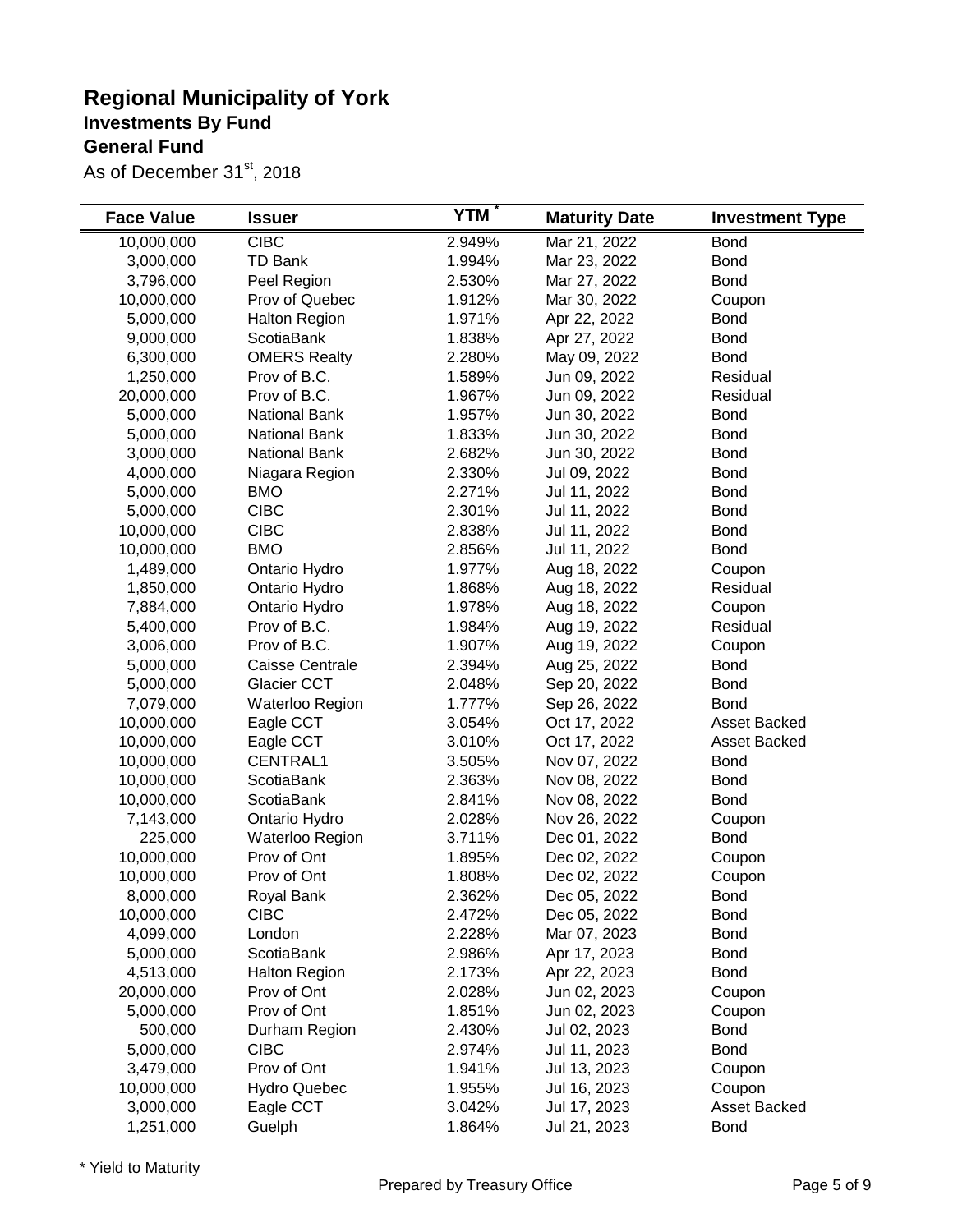| <b>Face Value</b> | <b>Issuer</b>       | <b>YTM</b> | <b>Maturity Date</b> | <b>Investment Type</b> |
|-------------------|---------------------|------------|----------------------|------------------------|
| 5,000,000         | Prov of Manit       | 2.410%     | Sep 05, 2023         | Coupon                 |
| 7,434,000         | Prov of B.C.        | 2.121%     | Sep 08, 2023         | Residual               |
| 10,000,000        | Glacier CCT         | 3.138%     | Sep 20, 2023         | Asset Backed           |
| 10,000,000        | Glacier CCT         | 3.281%     | Sep 20, 2023         | <b>Asset Backed</b>    |
| 3,000,000         | Prov of Quebec      | 2.240%     | Sep 21, 2023         | Coupon                 |
| 7,000,000         | Royal Bank          | 3.296%     | Sep 26, 2023         | <b>Bond</b>            |
| 2,820,000         | Toronto             | 1.861%     | Sep 29, 2023         | <b>Bond</b>            |
| 1,000,000         | Durham Region       | 2.463%     | Oct 16, 2023         | <b>Bond</b>            |
| 1,607,000         | Durham Region       | 1.815%     | Oct 17, 2023         | <b>Bond</b>            |
| 182,000           | Waterloo Region     | 3.872%     | Dec 01, 2023         | <b>Bond</b>            |
| 209,000           | Waterloo Region     | 3.888%     | Dec 01, 2023         | <b>Bond</b>            |
| 10,000,000        | Prov of Alberta     | 2.668%     | Dec 01, 2023         | <b>Bond</b>            |
| 25,000,000        | Prov of Ont         | 2.124%     | Dec 02, 2023         | Coupon                 |
| 10,000,000        | Prov of Ont         | 2.470%     | Dec 02, 2023         | Coupon                 |
| 10,000,000        | Prov of Ont         | 2.409%     | Dec 02, 2023         | Coupon                 |
| 8,000,000         | Prov of Ont         | 1.977%     | Dec 02, 2023         | Coupon                 |
| 10,000,000        | Prov of Ont         | 2.395%     | Dec 02, 2023         | Coupon                 |
| 10,000,000        | Royal Bank          | 2.312%     | Dec 05, 2023         | <b>Bond</b>            |
| 2,500,000         | Prov of B.C.        | 2.241%     | Dec 18, 2023         | Coupon                 |
| 3,459,000         | Prov of Ont         | 2.254%     | Feb 07, 2024         | Residual               |
| 10,000,000        | Prov of Ont         | 2.284%     | Feb 07, 2024         | Residual               |
| 10,000,000        | Prov of Ont         | 2.439%     | Feb 07, 2024         | Residual               |
| 15,000,000        | Prov of B.C.        | 2.190%     | Feb 23, 2024         | Residual               |
| 15,000,000        | Prov of B.C.        | 2.165%     | Feb 23, 2024         | Residual               |
| 10,000,000        | Prov of B.C.        | 2.581%     | Feb 23, 2024         | Residual               |
| 4,700,000         | Prov of B.C.        | 2.072%     | Feb 23, 2024         | Coupon                 |
| 2,836,000         | London              | 2.417%     | Mar 07, 2024         | <b>Bond</b>            |
| 4,192,000         | London              | 2.420%     | Mar 07, 2024         | <b>Bond</b>            |
| 5,000,000         | Prov of Ont         | 2.312%     | Jun 02, 2024         | Coupon                 |
| 4,000,000         | Prov of Ont         | 2.415%     | Jun 02, 2024         | Coupon                 |
| 7,000,000         | Prov of Ont         | 2.203%     | Jun 02, 2024         | Coupon                 |
| 6,000,000         | Prov of Ont         | 2.053%     | Jun 02, 2024         | Coupon                 |
| 10,000,000        | Prov of Sask        | 2.653%     | Jun 03, 2024         | <b>Bond</b>            |
| 2,500,000         | Peel Region         | 2.360%     | Jun 10, 2024         | <b>Bond</b>            |
| 10,000,000        | Prov of B.C.        | 2.072%     | Jun 18, 2024         | Coupon                 |
| 10,000,000        | ScotiaBank          | 3.206%     | Jun 28, 2024         | <b>Bond</b>            |
| 2,550,000         | Prov of B.C.        | 2.069%     | Jul 09, 2024         | Coupon                 |
| 7,200,000         | <b>Hydro Quebec</b> | 2.670%     | Jul 16, 2024         | Coupon                 |
| 1,533,000         | Niagara Region      | 2.446%     | Jul 31, 2024         | <b>Bond</b>            |
| 10,000,000        | Prov of B.C.        | 2.274%     | Aug 23, 2024         | Residual               |
| 10,000,000        | Prov of B.C.        | 2.336%     | Aug 23, 2024         | Residual               |
| 7,500,000         | <b>Hydro Quebec</b> | 2.690%     | Aug 26, 2024         | Coupon                 |
| 2,000,000         | Prov of Manit       | 2.659%     | Sep 05, 2024         | Coupon                 |
| 1,240,000         | Prov of Manit       | 2.627%     | Sep 05, 2024         | Coupon                 |
| 6,000,000         | Prov of Ont         | 2.307%     | Sep 08, 2024         | Coupon                 |
| 1,635,000         | Durham Region       | 1.964%     | Oct 17, 2024         | <b>Bond</b>            |
| 7,000,000         | Prov of Ont         | 2.294%     | Dec 02, 2024         | Coupon                 |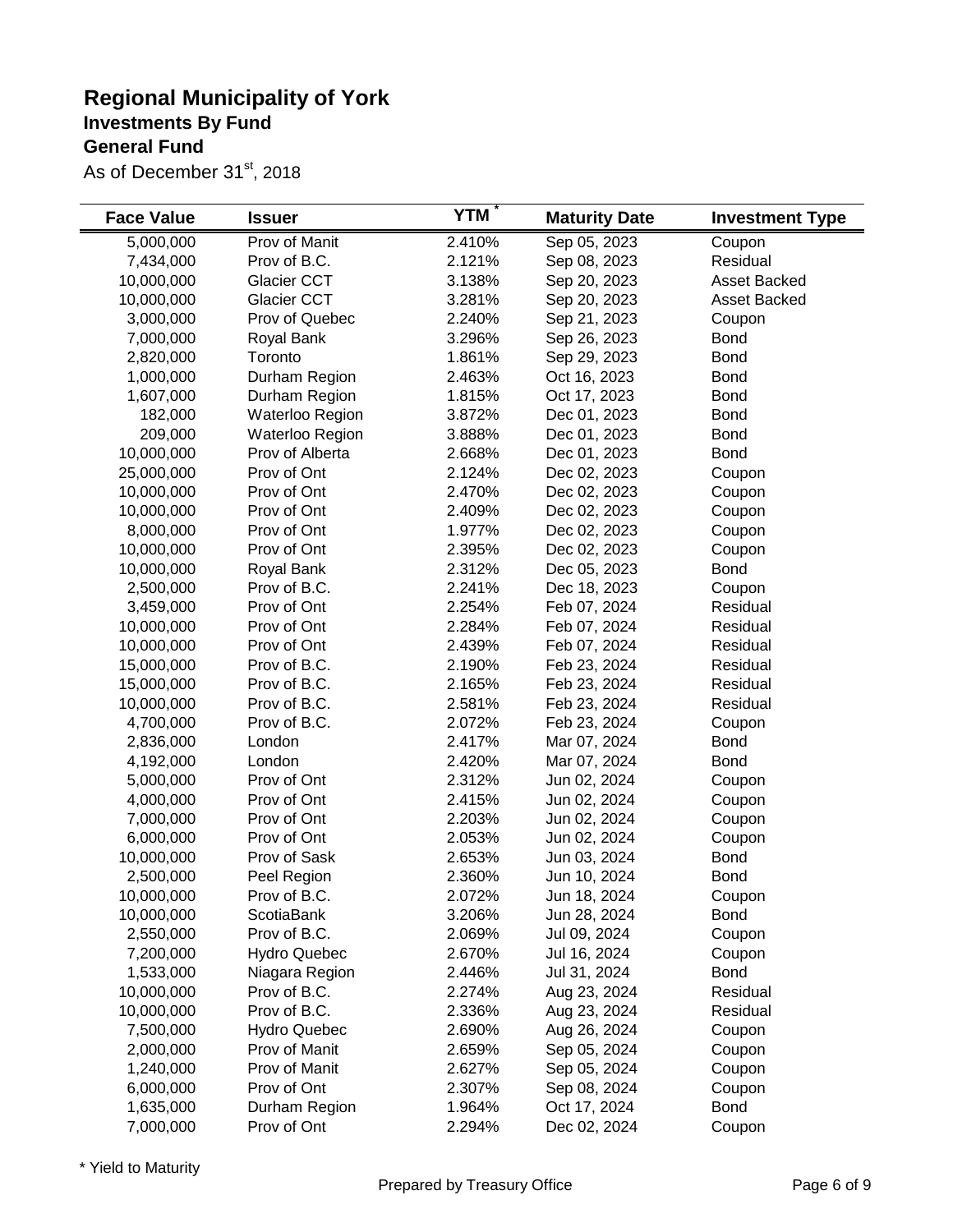| <b>Face Value</b> | <b>Issuer</b>       | <b>YTM</b> | <b>Maturity Date</b> | <b>Investment Type</b> |
|-------------------|---------------------|------------|----------------------|------------------------|
| 10,000,000        | Prov of Ont         | 2.294%     | Dec 02, 2024         | Coupon                 |
| 25,000,000        | Prov of Ont         | 2.649%     | Dec 02, 2024         | Coupon                 |
| 10,000,000        | Prov of Ont         | 2.579%     | Dec 02, 2024         | Coupon                 |
| 3,250,000         | Prov of B.C.        | 2.611%     | Jan 09, 2025         | Coupon                 |
| 1,550,000         | Prov of Ont         | 2.553%     | Jan 13, 2025         | Coupon                 |
| 1,188,000         | Prov of Ont         | 2.266%     | Jan 13, 2025         | Coupon                 |
| 3,500,000         | Toronto             | 2.482%     | Feb 06, 2025         | <b>Bond</b>            |
| 6,400,000         | Prov of Manit       | 2.469%     | Mar 05, 2025         | Coupon                 |
| 5,000,000         | Prov of Manit       | 2.649%     | Mar 05, 2025         | Coupon                 |
| 2,900,000         | Ontario Hydro       | 2.658%     | May 26, 2025         | Residual               |
| 10,000,000        | <b>CIBC</b>         | 3.264%     | May 26, 2025         | <b>Bond</b>            |
| 3,200,000         | Prov of Sask        | 3.200%     | May 30, 2025         | Residual               |
| 20,247,000        | Prov of Sask        | 2.251%     | May 30, 2025         | Residual               |
| 10,000,000        | Prov of Ont         | 2.763%     | Jun 02, 2025         | <b>Bond</b>            |
| 10,000,000        | Prov of Manit       | 2.855%     | Jun 02, 2025         | <b>Bond</b>            |
| 3,181,000         | Prov of B.C.        | 2.475%     | Jun 18, 2025         | Coupon                 |
| 10,000,000        | Prov of Nfld        | 2.659%     | Jul 07, 2025         | Residual               |
| 5,000,000         | Prov of Ont         | 2.372%     | Jul 13, 2025         | Coupon                 |
| 5,000,000         | <b>Hydro Quebec</b> | 3.080%     | Jul 16, 2025         | Coupon                 |
| 2,170,000         | Prov of Manit       | 2.672%     | Sep 05, 2025         | Coupon                 |
| 4,750,000         | <b>Hydro Quebec</b> | 2.650%     | Sep 21, 2025         | Coupon                 |
| 2,469,000         | Waterloo Region     | 2.266%     | Sep 26, 2025         | <b>Bond</b>            |
| 1,666,000         | Durham Region       | 2.088%     | Oct 17, 2025         | <b>Bond</b>            |
| 3,896,000         | Prov of Ont         | 2.499%     | Nov 03, 2025         | Coupon                 |
| 10,000,000        | Prov of Ont         | 2.642%     | Dec 02, 2025         | Coupon                 |
| 3,765,000         | <b>York Region</b>  | 2.827%     | Dec 15, 2025         | <b>Bond</b>            |
| 5,000,000         | <b>York Region</b>  | 2.832%     | Dec 15, 2025         | <b>Bond</b>            |
| 5,000,000         | York Region         | 2.808%     | Dec 15, 2025         | <b>Bond</b>            |
| 3,100,000         | York Region         | 2.152%     | Dec 15, 2025         | <b>Bond</b>            |
| 580,000           | York Region         | 2.599%     | Dec 15, 2025         | <b>Bond</b>            |
| 8,000,000         | York Region         | 2.631%     | Dec 15, 2025         | <b>Bond</b>            |
| 3,555,000         | York Region         | 2.516%     | Dec 15, 2025         | <b>Bond</b>            |
| 10,234,000        | Prov of B.C.        | 2.420%     | Dec 18, 2025         | Coupon                 |
| 2,085,000         | Prov of Ont         | 2.523%     | Jan 13, 2026         | Coupon                 |
| 4,000,000         | <b>Hydro Quebec</b> | 2.339%     | Feb 26, 2026         | Coupon                 |
| 2,254,000         | Nfld Lab Hydro      | 2.606%     | Feb 27, 2026         | Residual               |
| 1,500,000         | Nfld Lab Hydro      | 2.688%     | Feb 27, 2026         | Residual               |
| 6,283,000         | Prov of Manit       | 2.730%     | Mar 05, 2026         | Coupon                 |
| 7,844,000         | Prov of Manit       | 2.289%     | Mar 05, 2026         | Coupon                 |
| 3,749,000         | Prov of Ont         | 2.559%     | May 03, 2026         | Coupon                 |
| 10,000,000        | Prov of Alberta     | 2.849%     | Jun 01, 2026         | <b>Bond</b>            |
| 10,000,000        | Prov of Ont         | 2.567%     | Jun 02, 2026         | Coupon                 |
| 10,000,000        | Prov of Ont         | 2.674%     | Jun 02, 2026         | Coupon                 |
| 1,700,000         | Prov. Of N.B.       | 2.607%     | Jun 03, 2026         | Coupon                 |
| 7,000,000         | Prov of B.C.        | 2.611%     | Jun 09, 2026         | Residual               |
| 10,800,000        | Prov of B.C.        | 2.554%     | Jun 18, 2026         | Coupon                 |
| 3,000,000         | Prov of B.C.        | 2.941%     | Jun 18, 2026         | Coupon                 |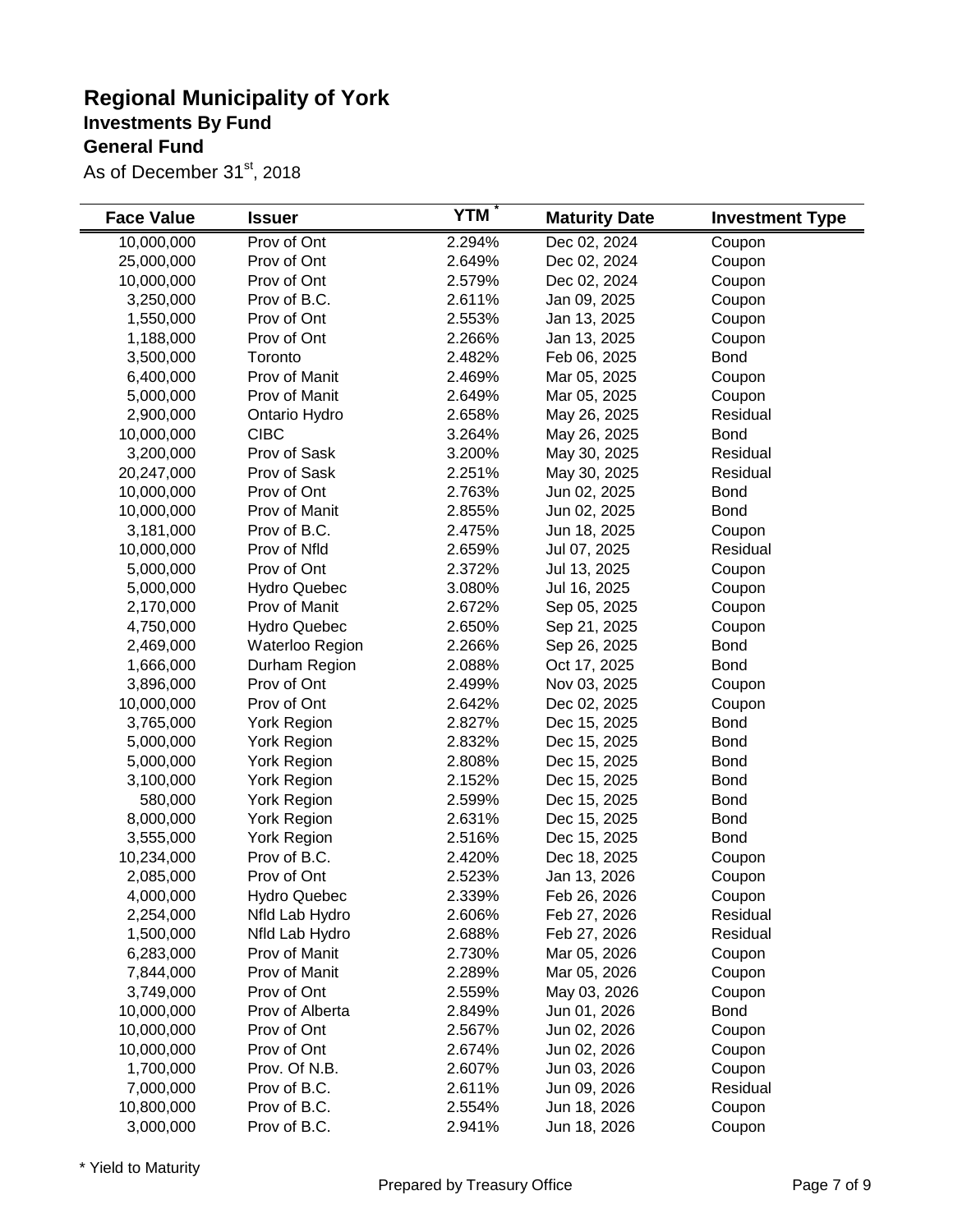| <b>Face Value</b> | <b>Issuer</b>       | <b>YTM</b> | <b>Maturity Date</b> | <b>Investment Type</b> |
|-------------------|---------------------|------------|----------------------|------------------------|
| 7,000,000         | Toronto             | 2.410%     | Jun 24, 2026         | <b>Bond</b>            |
| 1,000,000         | Toronto             | 2.410%     | Jun 24, 2026         | <b>Bond</b>            |
| 2,000,000         | Toronto             | 2.410%     | Jun 24, 2026         | <b>Bond</b>            |
| 5,000,000         | Toronto             | 2.348%     | Jun 24, 2026         | <b>Bond</b>            |
| 10,500,000        | Toronto             | 2.602%     | Jun 24, 2026         | <b>Bond</b>            |
| 4,771,000         | Niagara Region      | 2.381%     | Jul 07, 2026         | <b>Bond</b>            |
| 1,115,000         | Prov of Ont         | 2.593%     | Jul 13, 2026         | Coupon                 |
| 5,000,000         | <b>Hydro Quebec</b> | 2.579%     | Aug 15, 2026         | Coupon                 |
| 3,000,000         | Prov of B.C.        | 2.890%     | Aug 23, 2026         | Coupon                 |
| 2,050,000         | Prov of Ont         | 2.822%     | Sep 08, 2026         | Coupon                 |
| 1,624,000         | Waterloo Region     | 2.387%     | Sep 26, 2026         | <b>Bond</b>            |
| 1,699,000         | Durham Region       | 2.212%     | Oct 17, 2026         | <b>Bond</b>            |
| 3,000,000         | Peel Region         | 2.337%     | Nov 02, 2026         | <b>Bond</b>            |
| 3,792,000         | Prov of Ont         | 2.629%     | Nov 03, 2026         | Coupon                 |
| 20,000,000        | Prov of Ont         | 2.250%     | Dec 02, 2026         | Coupon                 |
| 20,000,000        | Prov of Ont         | 2.215%     | Dec 02, 2026         | Coupon                 |
| 10,000,000        | ScotiaBank          | 3.003%     | Dec 02, 2026         | <b>Bond</b>            |
| 10,350,000        | Prov of B.C.        | 2.663%     | Dec 04, 2026         | Residual               |
| 2,200,000         | Prov of B.C.        | 2.819%     | Dec 04, 2026         | Residual               |
| 4,000,000         | Vancouver           | 2.714%     | Dec 15, 2026         | <b>Bond</b>            |
| 6,322,000         | Prov of B.C.        | 3.000%     | Dec 18, 2026         | Coupon                 |
| 3,700,000         | <b>Hydro Quebec</b> | 2.760%     | Jan 16, 2027         | Coupon                 |
| 10,000,000        | <b>Hydro Quebec</b> | 2.890%     | Jan 16, 2027         | Coupon                 |
| 75,000            | <b>Hydro Quebec</b> | 2.927%     | Feb 26, 2027         | Coupon                 |
| 1,500,000         | Prov of Ont         | 3.054%     | Mar 01, 2027         | Coupon                 |
| 11,764,000        | Prov of Manit       | 2.641%     | Mar 05, 2027         | Coupon                 |
| 1,000,000         | Prov of Manit       | 3.074%     | Mar 05, 2027         | Coupon                 |
| 10,000,000        | Prov of Ont         | 2.351%     | Jun 02, 2027         | <b>Bond</b>            |
| 4,000,000         | Prov of Ont         | 2.546%     | Jul 13, 2027         | Coupon                 |
| 2,300,000         | <b>Hydro Quebec</b> | 2.790%     | Jul 16, 2027         | Coupon                 |
| 10,000,000        | <b>Hydro Quebec</b> | 2.960%     | Jul 16, 2027         | Coupon                 |
| 10,954,000        | Prov of Manit       | 2.691%     | Sep 05, 2027         | Coupon                 |
| 1,300,000         | Prov of B.C.        | 3.219%     | Nov 19, 2027         | Residual               |
| 10,000,000        | Prov of Ont         | 2.728%     | Dec 02, 2027         | Coupon                 |
| 5,000,000         | Prov of Ont         | 2.878%     | Dec 02, 2027         | Coupon                 |
| 5,000,000         | Prov of B.C.        | 2.837%     | Dec 18, 2027         | Coupon                 |
| 3,423,000         | Prov of B.C.        | 2.994%     | Dec 18, 2027         | Coupon                 |
| 11,500,000        | Prov of Ont         | 2.768%     | Jan 10, 2028         | Residual               |
| 1,550,000         | Prov of Ont         | 3.057%     | Jan 13, 2028         | Coupon                 |
| 5,000,000         | ScotiaBank          | 3.104%     | Feb 02, 2028         | <b>Bond</b>            |
| 5,000,000         | ScotiaBank          | 3.074%     | Feb 02, 2028         | <b>Bond</b>            |
| 6,000,000         | <b>Hydro Quebec</b> | 2.955%     | Feb 15, 2028         | Coupon                 |
| 10,000,000        | <b>BMO</b>          | 3.111%     | Mar 01, 2028         | <b>Bond</b>            |
| 10,000,000        | Prov of Ont         | 2.902%     | Jun 02, 2028         | <b>Bond</b>            |
| 4,786,000         | Prov of B.C.        | 2.998%     | Jun 18, 2028         | Coupon                 |
| 5,322,000         | Prov of B.C.        | 3.058%     | Dec 18, 2028         | Coupon                 |
| 5,000,000         | Prov of Ont         | 3.030%     | Jun 02, 2029         | Coupon                 |